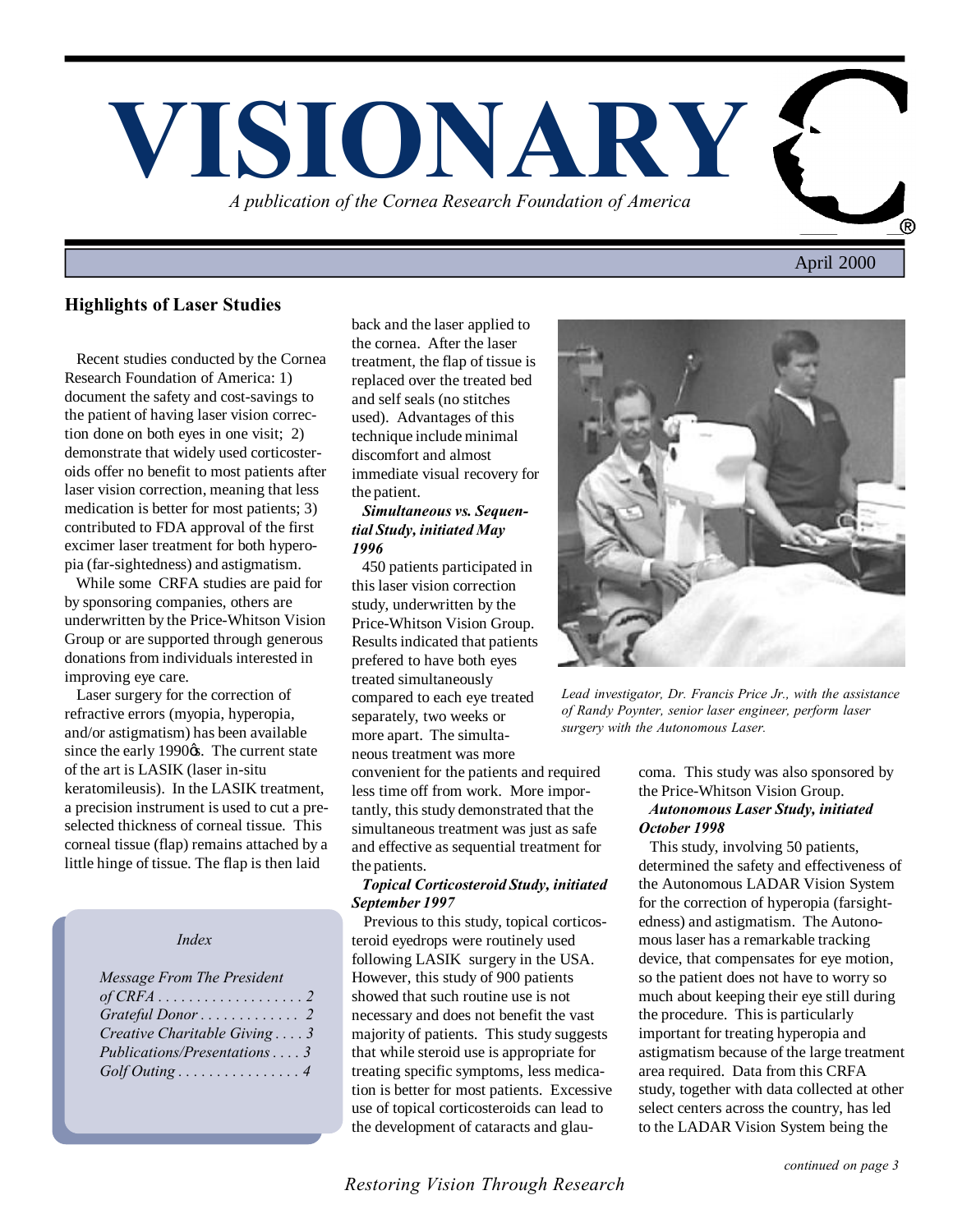#### **Board of Directors**

Dr. Francis Price, Jr. *President*

> Bill Grube *Vice President*

Pat Chastain

Kevin Dubbink

Walter Gross Joe Kack

Joan Lane

Dr. Francis Price, Sr.

Dr. William Whitson

## **Staff**

Renee Hohl

Angi Lyng

Clorissa Quillan

Judy Ries

Ronda Reidhead

Sheryl Babladelis *Executive Director*

## *Cornea Research Foundation of America*

*9002 North Meridian Suite 212 Indianapolis, IN 46260 Phone (317) 844-5610 Fax (317) 844-5590 www.cornea.org*

## Message From The President of the Board

The Board of Directors extends a warm welcome to Sheryl Babladelis, the new executive director of the Cornea Research Foundation. Sheryl has a strong background in fundraising, special events and sponsorships. Her previous experience in the eye care industry makes her a great match for our organization.

 As many of you know, the Corneal Research Foundation is anertly finishing some of the largest research studies not funded by manufactures of surgical devices ever carried out to evaluate refractive surgery. As independent investigators, we can place the patient first in our quests to find better ways to improve and restore vision. Now with Sheryl on board, we



*Sheryl Babladelis Executive Director*

expect even greater strides to be made. This next year should see landmark studies from the foundation on both corneal transplants and corneal surgeries to treat nearsightedness and astigmatism. Two of the greatest threats to vision in this country, glaucoma and age related macular degeneration, are areas in which the Board of Directors would like to have the Foundation take an active role. With appropriate funding from donations, we hope to undertake studies in each of these areas later this year.

#### Sincerely,

Dr. Francis Price Jr.

## **Grateful Patient Remembers CRFA with Generous Donation**

Agnes Essington came to the Price-Whitson Vision Group in 1984 with a corneal dystrophy (deterioration of the corneas) and cataracts in both eyes. She was obviously a candidate for a corneal transplant. At that point Agnes had nearly nonfunctional vision in daylight and extremely limited vision in low light situations.

 In July of 1984, at 78 years of age, she had a corneal transplant with a special type of cataract surgery on her right eye. She healed nicely and by September of '84 her vision was remarkably restored.

 Pleased by the success of this operation, Agnes opted for a similar operation on her left eye. In the spring of 1986, Agnes underwent the hour-long surgery to have the diseased cornea of her left eye removed and a onewo donor cornea transplanted. This operation was again a great success, as she attested in the

beautiful handwritten notes to Dr. Price, the physician who had performed the surgery.

 In 1994 the macular degeneration that had been slowly but surely creeping in on her vision, began progressing very rapidly. She still remained in contact with Dr. Price, requesting any and all information possible on the disease now besetting her. In one note Agnes pleaded with Dr. Price for continued research in the field of macular degeneration.

 Through all this, Agnes never forgot the doctors and research center that made her second chance at sight possible. In June of 1999, after Agnes passed away she left a generous donation to the Cornea Research Foundation of America, so more research could continue and more people could receive the gift of sight.

 Everyone at the Cornea Research Foundation (and certainly all future patients) thank Agnes for her generosity and concern for others.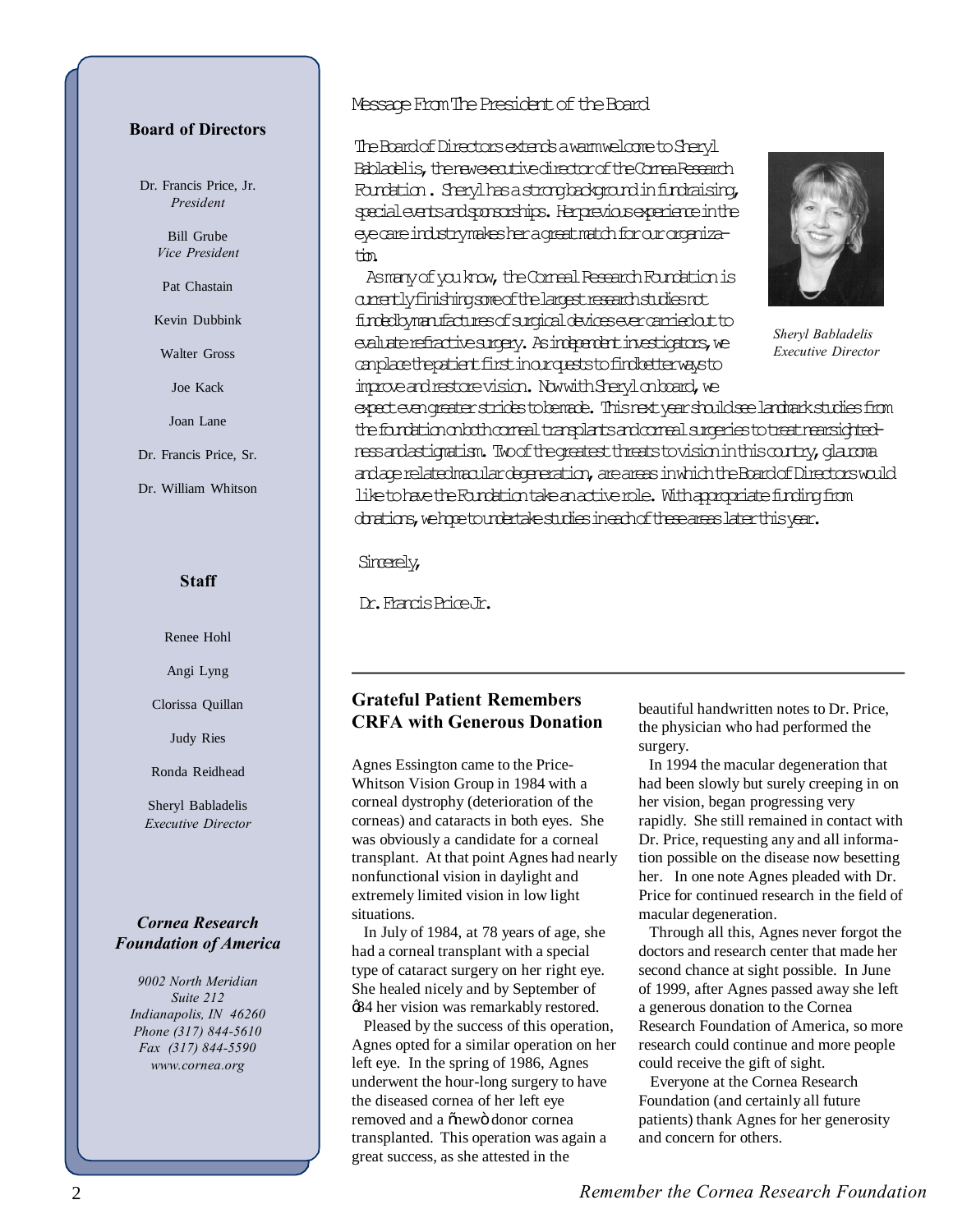# **Creative Charitable Giving**

*Charitable giving can be as easy as dropping money in the Salvation Army Christmas canister or writing a check for a "good" cause. But planned giving involves more long-range thinking. If thought through carefully, it can have a powerful effect on your estate planning. The following are a few options to consider. This is by no means a complete list.*

 *Making gifts of appreciated securities held more than one year.* If you itemize deductions, you may write off your charitable gift and receive a significant tax break. For example, for a taxpayer in the 35% federal tax bracket, a \$1,000 gift

*Recently, more and more people have chosen to donate securities instead of cash.*

tax deduction may reduce the cost of the gift even more. Recently, more and more people have chosen to donate securities instead of cash. The

õcostsö only \$650. A state

reason is that a donation of stock can usually be deducted from your income at its current fair market value. Therefore, if you purchased stock worth \$1,000 in 1990, and it is worth \$3,000 today, you can give the stock to your charity and deduct the full \$3,000 on your tax return and owe no capital gains tax on the \$2,000 in appreciation, a savings of \$400 at the top long term capital gain rate.

 *Creating a charitable remainder or lead trust*. Deferred giving is a popular way to gain tax benefits while retaining the right to receive continuing income from the assets that you are donating. Charitable trusts are the chief vehicle for deferred giving. They can be set up to run now or be activated by your will.

Here  $\alpha$  how it works: You transfer assets to an irrevocable charitable remainder trust. The ultimate beneficiary of the trust is the charity or charities that you designate. (Many people choose to designate more than one charity.)

 With a *charitable remainder annuity* trust, you, or perhaps you and your spouse, receive a fixed dollar amount each year, equal to at least 5% of the initial value of the assets placed in the trust.

 With a *charitable remainder unitrust*, you receive a fixed percentage (it must be at least 5%) of the unitrusty market value each year.

 At your death, the death of your spouse or after a time period not to exceed 20 years, the trustee will terminate the charitable remainder trust and distribute the remaining assets to the charity or charities that you have chosen.

 Income, gift or estate tax deductions are allowed for funding a charitable remainder trust. The size of the deduction depends on the duration and amount of the income interest and current IRS table rates.

 With a *charitable lead trust* the arrangement is reversed. The trust income is paid first to the charity, generally, for a specific number of years. When the time period ends, the assets in the trust are distributed to family members.

 As with any financial planning, details are best handled by trusted financial advisors. This article is designed as  $\delta$ food for thoughtö. Ask your financial planner if charitable giving should be considered in your estate plan.

**Laser Studies** *continued from page 1*

first excimer laser in the country to reach the final stage of FDA approval for treatment of both farsightedness and astigmatism. Full approval is expected in May or June, 2000. This study was sponsored by Autonomous Technology.

## *Improved LASIK Accuracy Study, initiated November 1998*

 750 people are participating in this ongoing study to determine what new factors need to be considered in order to improve the accuracy of LASIK. Previous studies showed an interesting finding that men over 50 years of age had a greater chance of getting over corrections with laser surgery. This finding was very surprising and led to the initiation of this study. Some of the new factors being evaluated for effect on surgery include smoking history, the number of hours someone was awake prior to having the laser surgery, and whether the patient

# Publications

*The medical team at Price-Whitson Vision Group author numerous articles and manuscripts. The following is a list of their most recent publications. For more information on specific manuscripts phone: (317) 844-5610.*

1. **Faktorovich, E. G., Maloney, R. K., and Price, F. W. Jr.:** Effect of astigmatic keratotomy on spherical equivalent: results of the Astigmatism Reduction Clinical Trial. American Journal of Ophthalmology. 127(3):260-9, March 1999.

2. **Zeh, W. G. and Koch, D. D.:** Comparison of contact lens overrefraction and standard keratometry for measuring corneal curvature in eyes with lenticular opacity. Journal of Cataract and Refractive Surgery. 25(7):898- 903, July 1999

3. **Price, F. W. Jr., Koller, D. L., and** Price, M. O.: Central corneal pachymetry in patients undergoing laser in situ keratomileusis. Ophthalmology. 106(11):2216-20, Nov. 1999.

4. **Zeh, W. G.**: Penetrating keratoplasty in eyes with low scleral rigidity. Journal of Cataract and Refractive Surgery. 26(1):6-7, January 2000.

5. **Dobbins, K. R. B. and Saul, R. F.:** Transient visual loss after licorice ingestion. Journal of Neuro-Ophthalmology. Accepted for publication in April 2000 issue.

6. **Zeh, W. G. and Price, F. W. Jr.:** An alternative method for iris fixation of posterior chamber intraocular lenses. Accepted for publication in Journal of Cataract and Refractive Surgery.

7. **Price, F. W. Jr., Belin, M. W., Nordan, L. T., McDonnell, P. J., and Pop, M.:** Epithelial haze, punctate keratopathy, and induced hyperopia after photorefractive keratectomy for myopia. Journal of Refractive Surgery. 15(3):384-7, May-June 1999.

personally drove themself to the laser center prior to surgery. Some surgeons have postulated that there may be an increased effect with LASIK the longer someone is awake prior to surgery or involved in activities where their blinking rate is reduced. This study is being sponsored by the Price-Whitson Vision Group.